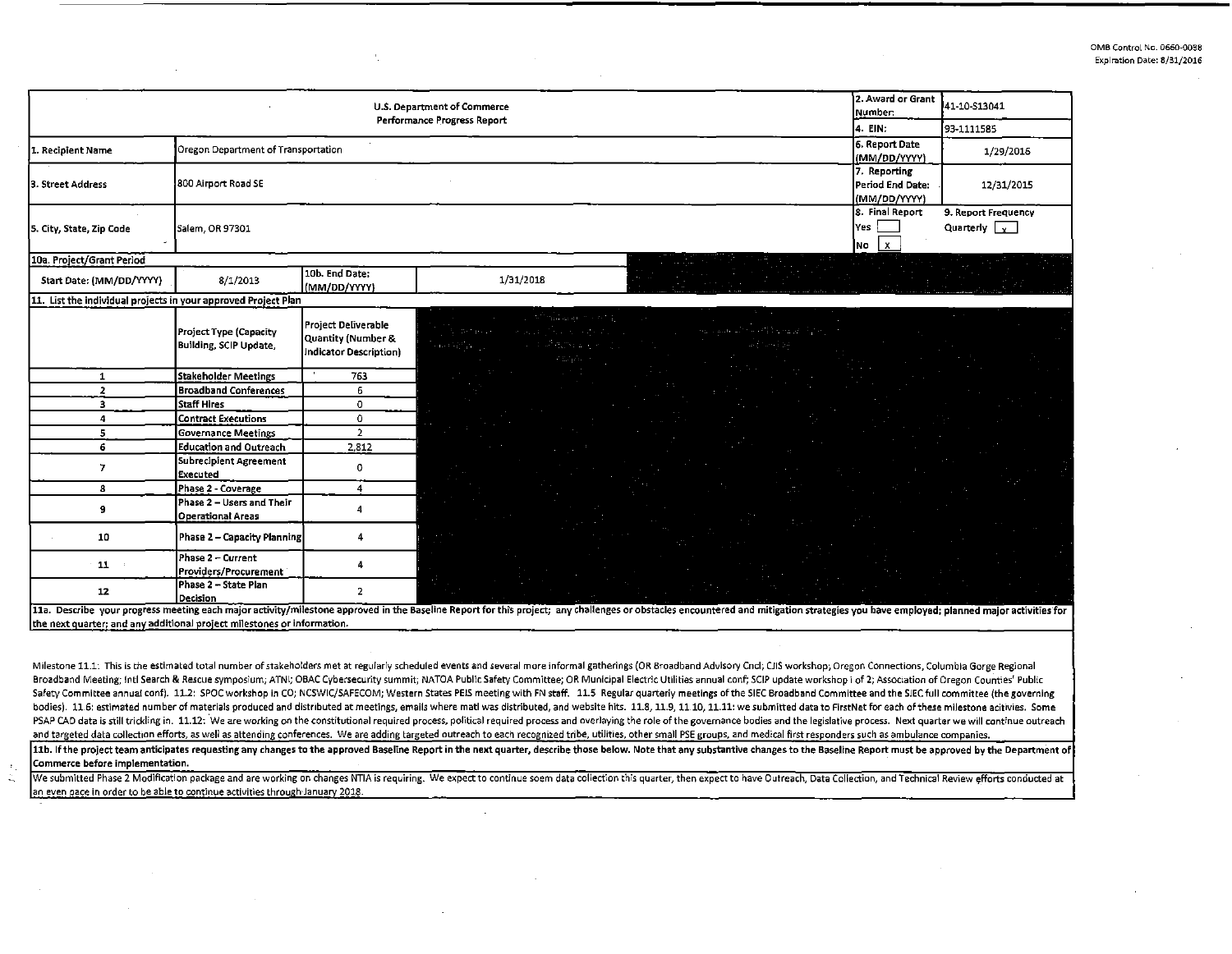$\alpha$ 

 $\sim$ 

 $\bar{\psi}$ 

v.

| 11c. Provide any other information that would be useful to NTIA as it assesses this project's progress.                                                                                |                      |                                                             |                            |                      |                               |                   |                 |                                                 |                                          |
|----------------------------------------------------------------------------------------------------------------------------------------------------------------------------------------|----------------------|-------------------------------------------------------------|----------------------------|----------------------|-------------------------------|-------------------|-----------------|-------------------------------------------------|------------------------------------------|
| We are expending minimal resources and scaling back activities until our Phase 2 amendment is approved and the funds are relaeased, as we are unable to to incur debts we cannot fund. |                      |                                                             |                            |                      |                               |                   |                 |                                                 |                                          |
| 11d. Describe any success stories or best practices you have identified. Please be as specific as possible.                                                                            |                      |                                                             |                            |                      |                               |                   |                 |                                                 |                                          |
| Nothing new to report this quarter.                                                                                                                                                    |                      |                                                             |                            |                      |                               |                   |                 |                                                 |                                          |
| 12. Personnel                                                                                                                                                                          |                      |                                                             |                            |                      |                               |                   |                 |                                                 |                                          |
| 12a. If the project is not fully staffed, describe how any lack of staffing may impact the project's time line and when the project will be fully staffed.                             |                      |                                                             |                            |                      |                               |                   |                 |                                                 |                                          |
| The project is now fully staffed.                                                                                                                                                      |                      |                                                             |                            |                      |                               |                   |                 |                                                 |                                          |
| 12b. Staffing Table                                                                                                                                                                    |                      |                                                             |                            |                      |                               |                   |                 |                                                 |                                          |
| Job Title                                                                                                                                                                              | FTE%                 | Project (s) Assigned                                        |                            |                      |                               |                   |                 |                                                 | Change                                   |
| StatewideInteroperability                                                                                                                                                              |                      |                                                             |                            |                      |                               |                   |                 |                                                 |                                          |
| Coordinator                                                                                                                                                                            | 60                   | SLIGP project coordination (SPOC)<br>FTE functioning at 60% |                            |                      |                               |                   |                 |                                                 |                                          |
| Performance manager                                                                                                                                                                    | 20                   | Consultant coordination                                     |                            |                      |                               |                   |                 |                                                 | FTE functioning at 20%                   |
| Program Budget manager                                                                                                                                                                 | 5.                   | Grant and finance management                                |                            |                      |                               |                   |                 |                                                 | FTE functioning at 5%                    |
| Project Coordinator                                                                                                                                                                    | 100                  | Project coordination                                        |                            |                      |                               |                   |                 |                                                 | FTE functioning at 100%                  |
| Outreach coordinator                                                                                                                                                                   | 100                  | outreach coordination                                       |                            |                      |                               |                   |                 |                                                 | FTE functioning at 100%                  |
| Data Analyst                                                                                                                                                                           | 100                  | outreach support and data analysis                          |                            |                      |                               |                   |                 |                                                 | FTE functioning at 100%                  |
| 13. Subcontracts (Vendors and/or Subrecipients)                                                                                                                                        |                      |                                                             |                            |                      |                               |                   |                 |                                                 |                                          |
| 13a. Subcontracts Table - include all subcontractors. The totals from this table must equal the "Subcontracts Total" in Question 14f.                                                  |                      |                                                             |                            |                      |                               |                   |                 |                                                 |                                          |
| Name                                                                                                                                                                                   | Subcontract Purpose  |                                                             | lType.<br>(Vendor/Subrec.) | RFP/RFQ Issued (Y/N) | Contract<br>Executed<br>(Y/N) | <b>Start Date</b> | <b>End Date</b> | <b>Total Federal</b><br><b>Funds Allocated</b>  | <b>Total Matching Funds</b><br>Allocated |
| <b>SAIC</b>                                                                                                                                                                            | Outreach & Education |                                                             | Vendor                     | No                   | Yes                           | 2/27/2014         | 12/31/2015      | 51,188778 (incl<br>\$248.575 in<br>contingency) | N/A                                      |
| 13b. Describe any challenges encountered with vendors and/or subrecipients.                                                                                                            |                      |                                                             |                            |                      |                               |                   |                 |                                                 |                                          |
| None at this time.                                                                                                                                                                     |                      |                                                             |                            |                      |                               |                   |                 |                                                 |                                          |

 $\sim$ 

 $\bar{.}$ 

 $\frac{1}{2}$ 

 $\sim$ 

 $\sim$ 

. .

 $\mathcal{A}$ 

 $\sim$  $\mathcal{A}$ 

 $\bar{z}$ 

 $\sim$